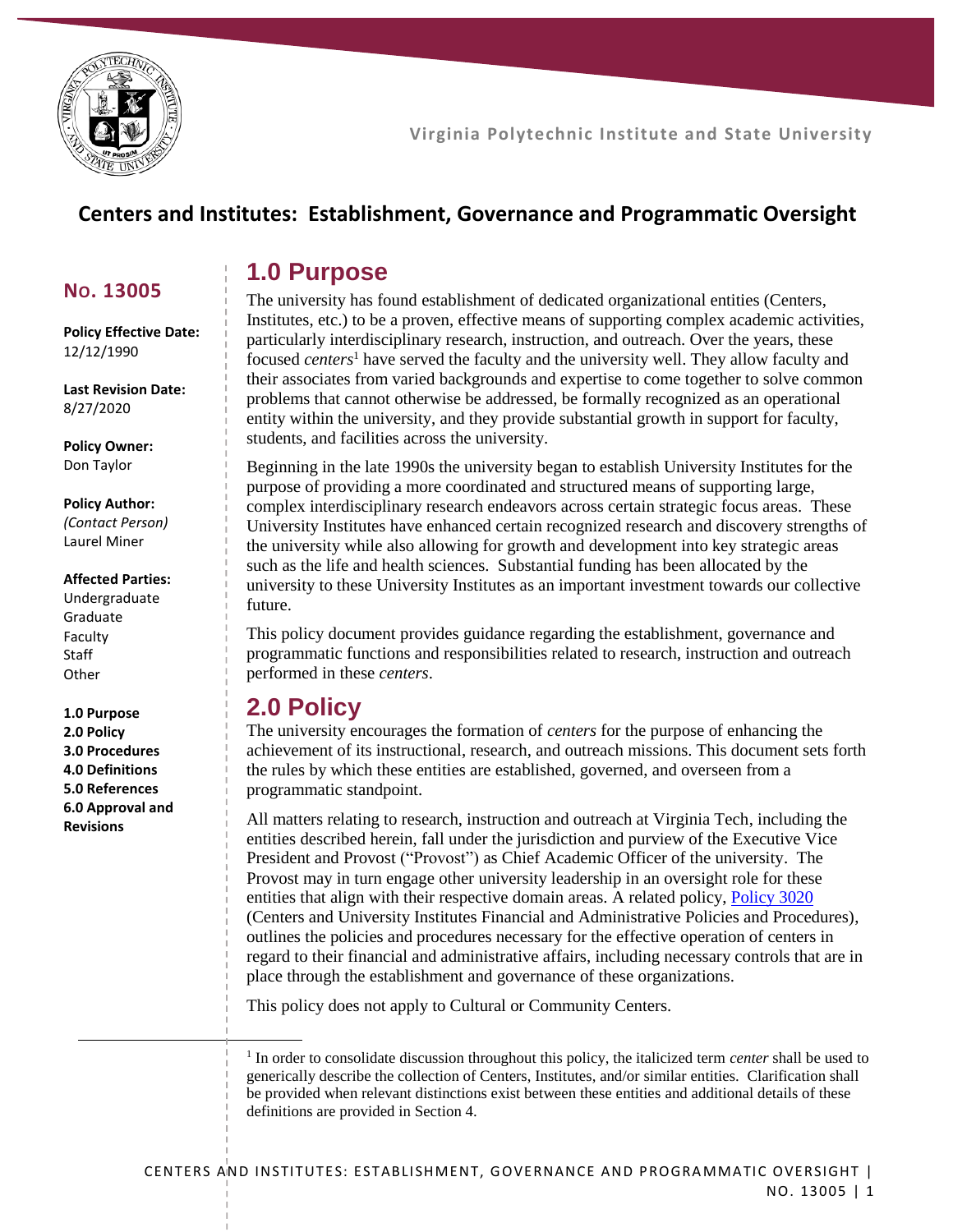

# **3.0 Procedures**

Inasmuch as a new *center* creates additional demands for resources, oversight, reporting and review, and represents a major commitment of duties for one or more faculty members, there shall be compelling, strategic reasons to establish a new Institute, Center, or other such organizational entity. Classification of the proposed *center* shall be in accordance with the stated definitions in Section 4.0 and recommended by the proposed Stakeholders Committee, subject to approval of the charter by the university governance structure in the case of university-level *centers*, and the appropriate Vice President ("VP") in the case of *centers* that are administratively housed within a department, college, or Institute. A high-level summary of this establishment process (Section 3.1), governance and review processes (Sections 3.2-3.5) and termination (Section 3.6) is captured in the figure below.



## **3.1 Establishment of New Centers and University Institutes**

The initial step in requesting to establish a new *Center* is to submit a "Letter of Intent to Establish a New [*Center*] 2 " to the appropriate VP for consideration:

- Senior Vice President for Research and Innovation for proposed research *centers*;
- Vice President for Outreach and International Affairs for proposed outreach *centers*;
- Vice President and Dean for Undergraduate Education for proposed undergraduate education *centers*;
- Vice President and Dean for Graduate Education for proposed graduate education *centers*;
- and other senior administrative areas as deemed appropriate by the Executive Vice President and Provost.

 $\overline{a}$ 

<sup>2</sup> Use the appropriate organizational entity name as described in Section 4.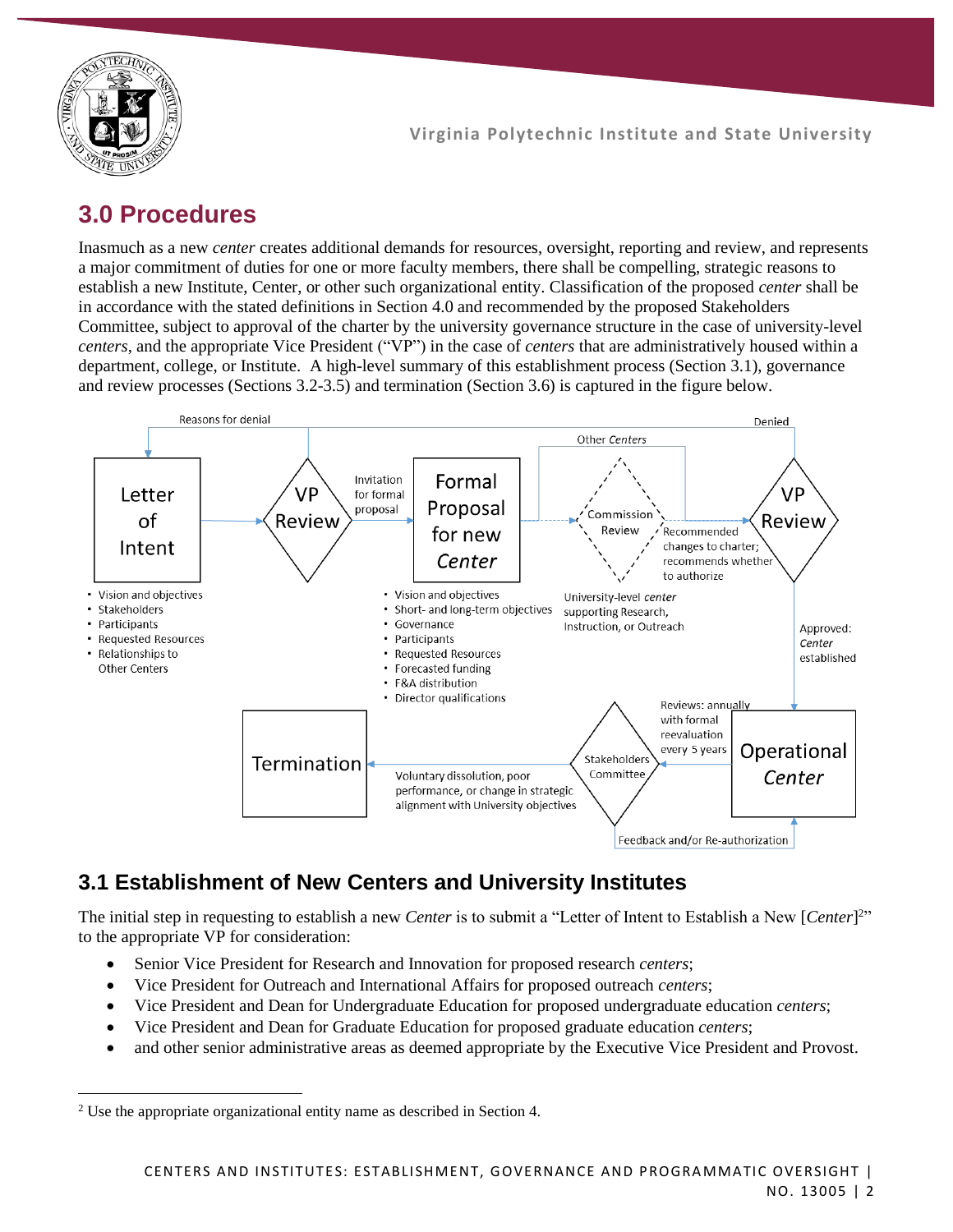

The letter should provide reasonable detail for the following items:

- 1. Vision and objectives;
- 2. General nature of the faculty and student groups that will, directly or indirectly, be involved, and the clientele served;
- 3. Proposed administrative category (see definitions in Section 4);
- 4. Anticipated resource needs and expected sources<sup>3</sup>;
- 5. Relationship to other entities at the university with apparent similar areas of mission-related focus.

The letter must include the responsible leader's endorsement for establishing the *center* (e.g., dean for a collegelevel *center*, department head for a department-level *center*, director for an Institute-level *center*). Upon receipt, the appropriate VP or their designee will have a 30-day period to review the Letter of Intent and provide a response. A decision to deny the request to formally submit a proposal for the new *center* will clearly articulate the reasons for that denial. If the VP conducting the review is supportive of the *center*'s formation, that official will invite a formal proposal. Coincident with this invitation, the VP will inform the Chair of the University Commission in the corresponding mission area (e.g., Research, Outreach and International Affairs, or Undergraduate or Graduate Education) for planning purposes that a proposal for a new *center* will be forthcoming. Requests to establish a new university Institute are expected to occur infrequently and only after careful, deliberative consideration. After submission of an Institute letter of intent, the Provost will appoint a review team to study the concept for the proposed new university Institute. Membership on that review team will include the appropriate VP, the Senior Vice President and Chief Business Officer (or their designee), two or more college deans (from disciplinary areas aligned with the proposed Institute), one or more directors from existing university Institutes, and the chair of the appropriate Commission. This review team serves in an advisory role. The final decision of the Provost will be reached and transmitted within a 90-day period to those who filed the Letter of Intent. If favorable, a formal proposal for the new Institute will be requested and the Commission in the corresponding mission area will be notified for planning purposes.

The proposal for the establishment of a new *center* shall be in the form of a Charter that addresses all pertinent policy and procedure requirements as stated in this document, to include, but not be limited to:

1. Vision;

 $\ddot{\phantom{a}}$ 

- 2. Short- (five-year) and long-term objectives in one or more of the university's mission areas;
- 3. General nature of the faculty and student groups that will, directly or indirectly, be involved and the clientele served;
- 4. Governance, including proposed Administrator, members of the Stakeholders' Committee, and, if desired, Advisory Committee;
- 5. Anticipated resource needs (e.g., startup and continual funding, space, facilities, personnel) as well as prospective sources of these resources;
- 6. Forecast of external funding sources (e.g., sponsored research expenditures anticipated for research *centers*);
- 7. Anticipated distribution of returned facilities and administrative (F&A) costs between the *center* and its partners (consistent with university policy);

<sup>&</sup>lt;sup>3</sup> Note: a letter of intent that proposes to form a center that would require centralized, University resources would require review by the Provost as well as the University's Vice President for Finance.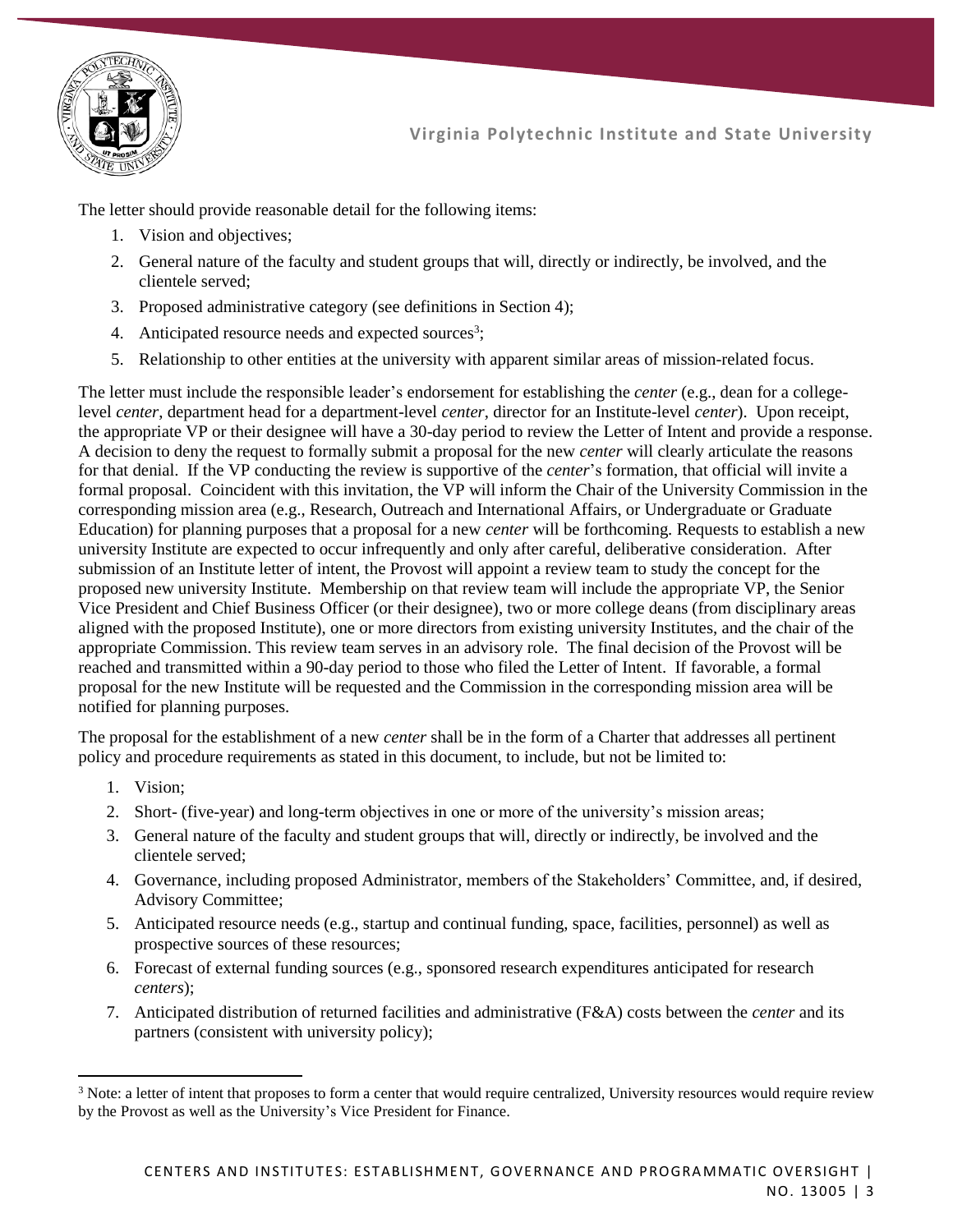

8. Qualifications of the proposed Director who will provide leadership and administrative oversight to the day-to-day affairs.

In addition to the Charter, a formal request to establish the *center* must include a letter of endorsement from all university units (e.g., departments, colleges, University Institutes, etc.) who will have a significant role.

- Requests to establish a university-level *center* in the mission areas of Research, Instruction, or Outreach must be forwarded to the appropriate Commission for consideration through the formal governance system. The Commission will review the drafted Charter and make recommendations for revision to ensure clear specification of objectives, sources of support, and criteria for future performance assessment. After consideration of the draft Charter, the Commission will vote on recommending whether the cognizant VP should authorize of the *center* under the terms specified. This VP will review this input in reaching a decision regarding the proposed *center*; requests for new university Institutes also require approval by the Provost.
- Requests to establish a department-, college-, or Institute-level *center* will be forwarded along with a Charter and letters of endorsement to the appropriate VP for consideration and a decision regarding authorization.
- Requests to establish a university Institute will be reviewed by a team chaired by the Executive Vice President and Provost and should be composed of the members who reviewed the original letter of intent, and others if deemed appropriate. The review team will develop a formal recommendation regarding the proposed university institute and forward it to the appropriate commission for review in the same manner as is prescribed for university level centers.

The final decision regarding approval or denial of a proposed new *center* will be transmitted to the proposers. This documentation will include a copy of the original proposal along with governance documentation as noted in Section 3.2. A decision by a VP to approve a new *center* will be forwarded to the Provost. If a proposal to establish a new *center* is denied by the appropriate VP, the faculty members who brought forward the proposal may appeal that decision to the Provost. The decision reached by the Provost regarding the appeal is the final outcome.

Approved proposals also will be reviewed by the Office of the University's Senior Vice President and Chief Business Officer or their designee. Upon review of the proposal, training and/or management consulting for financial and administrative operations may be recommended for the proposed Director and other administrative personnel within the *center*.

### **3.2 Governance**

The request to establish a *center*, in the form of an approved Charter, shall detail the governance as required in Section 3.1. The Stakeholders Committee is responsible for governance of the *center*, reviews the financial and administrative functions of the unit, and receives annual reports from the Director as well as internal audit reports of the unit. The authority to appoint and dismiss the Director ultimately resides with the Administrator to whom the *center* reports. The Administrator will seek the advice of the Stakeholders Committee in matters related to the appointment or dismissal of the Director. The Director shall have the responsibility to recruit, hire, evaluate and dismiss staff consistent with university policy and procedures, and contingent on Board of Visitors approval.

Maintenance of a central archive of records related to *centers* will be integral to the successful governance and oversight of these units. The Office of the Provost will maintain a comprehensive archive of records that document the authorization of *centers*, including the communication approving the *center*, a copy of the current Charter,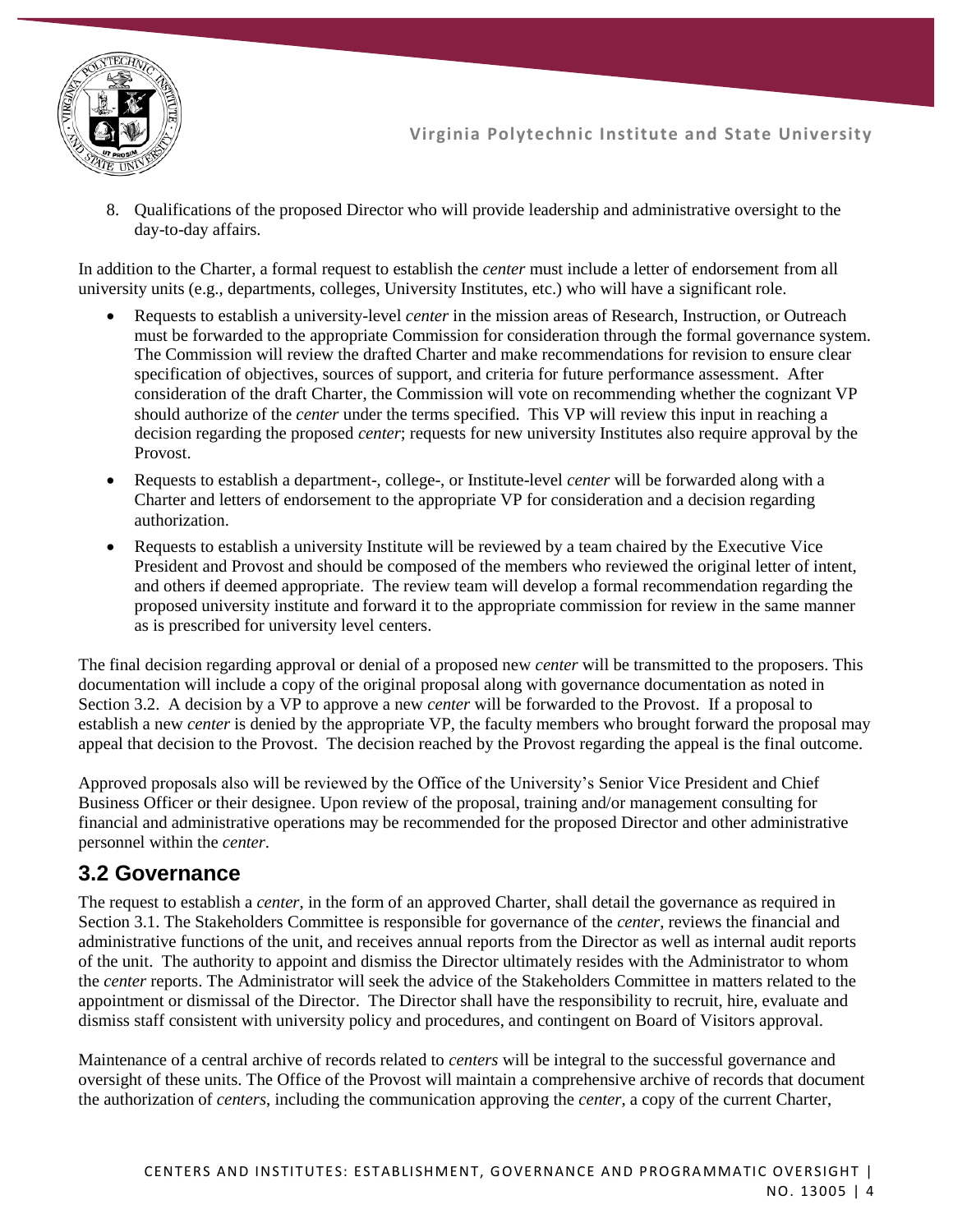

timetables for periodic review of the *center* and its Director, and the reports generated by those reviews. The Director and Administrator are responsible for maintaining the official records, including minutes of Stakeholder Committee and Advisory Committee meetings. Likewise, copies of all annual fiscal and programmatic reports as well as periodic audit reports as specified in Policy 3020 shall be maintained by the Director and Administrator. The Office of the Provost will maintain an online list of all approved *centers*, their Directors, and administrative affiliations.

The Office of the Provost will notify the Administrator of each *center* when a periodic review of the unit or its Director is scheduled for that fiscal year. For university Centers or Institutes, the Chair of the appropriate university Commission will also be notified regarding reviews each fiscal year. Reviews will be conducted according to procedures specified under Section 3.4 of this policy. A high-level summary of these structural relationships and the archiving responsibilities is captured on the next page.



### **3.3 Financial and Administrative Procedures and Responsibilities**

Rules related to the fiscal and administrative policies and procedures that govern *centers* are defined in a more comprehensive form in Policy No. 3020. The following text is a consolidated presentation of several key issues that relate to financial and administrative matters.

Each established *center* is responsible for administrative oversight and fiscal control of the assigned university funds. Center activities have primary accounting at the department, college, institute or university level. Administrative oversight and fiscal control of *center* activities are the responsibility of the administrative entity to which the funds are assigned.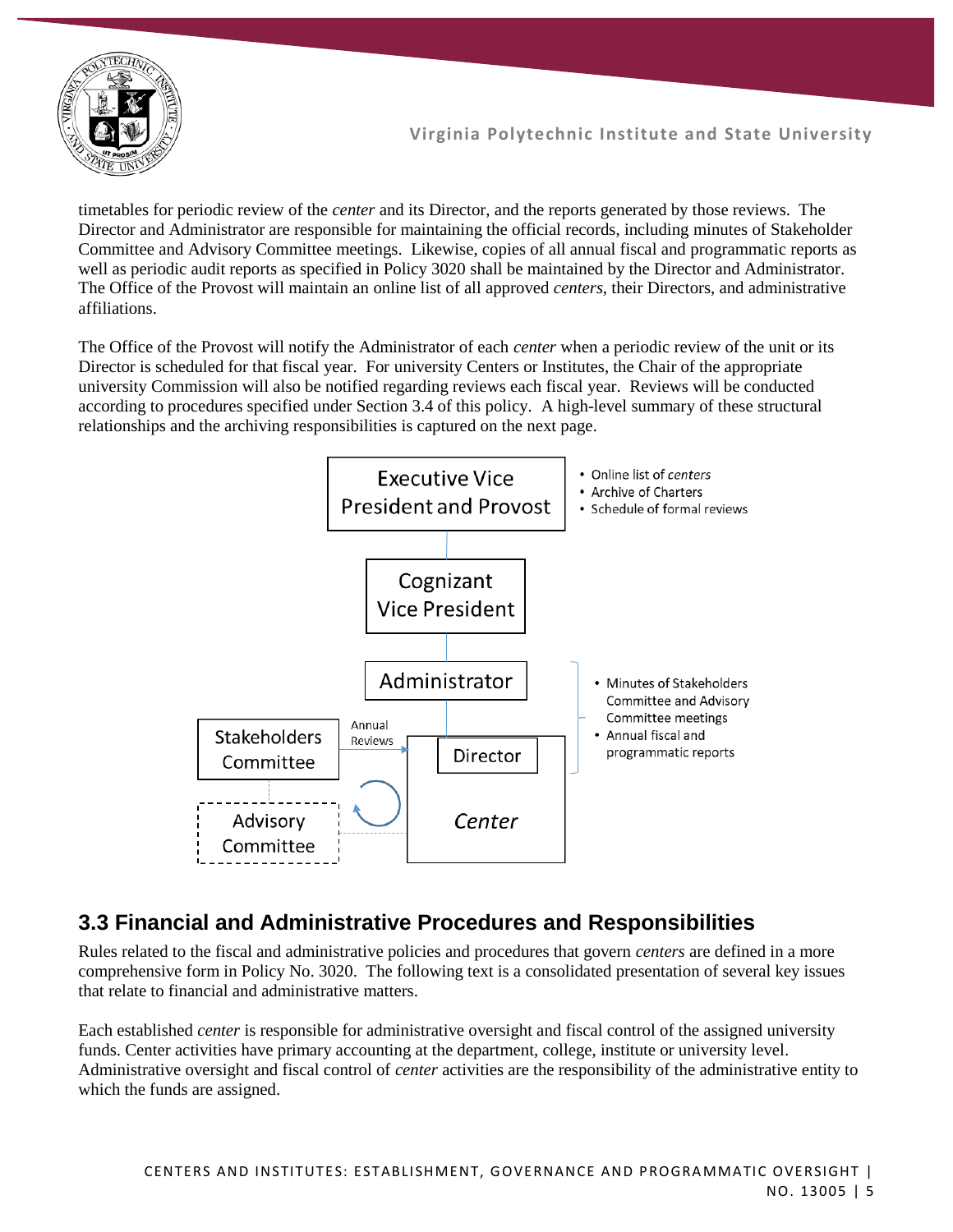

All Centers and University Institutes must be separately identified and assigned a unique organization code within the university's accounting system. The Director, in conjunction with the responsible Administrator, Associate VP for Human Resources, and the University Controller, is responsible for establishing the signature authority for both personnel and accounting transactions of the *center*, and for keeping authorization up to date as personnel and responsibilities change. Signature authority approval lies with the Administrator and may be delegated as appropriate, within university rules and regulations.

The Directors of all *centers* shall provide an annual report (to be submitted by September 30 following the June 30 fiscal year-end) to the University Controller's Office and to the appropriate VP or Dean. The report will (1) include an accounting of the income and expenditures for the prior fiscal year and (2) highlight the activities of the *center* together with planned activities and proposed budget for the coming year. Annual reports will be endorsed by the Administrator and copies will be sent to all Stakeholders.

### **3.4 Administrative Oversight and Periodic Review**

To help ensure that established *centers* are making progress towards the objectives defined in their Charters and maintain their strategic alignment with the university's mission, all *centers* shall be subject to annual reviews by their assigned Administrator and Stakeholders Committee. While the scope and timeline of these annual reviews shall be established by the appropriate Administrator and Stakeholders Committee (with optional support by an external Advisory Committee) and primarily be considered informal evaluations of programmatic progress and leadership, formal evaluations shall be performed at least every 5 years, with formal re-evaluations of the Charter, programmatic objectives for the next 5 years, alignment with university objectives, and Director. Records of these formal reviews shall be maintained by the Administrator of the *center* and forwarded to the appropriate VP cognizant for the *center* and the Provost. The procedures for these formal reviews are described below.

#### **3.4.1 Administrative Oversight and Annual Performance Evaluation of Directors**

The annual reviews of *Center* directors will be informal evaluations of programmatic progress and the director of the center and are assumed to rely on information readily available such as the director's faculty activity report for the evaluation period or other related reports for the centers that are prepared annually.

Each Director of a *Center* shall report to a single Administrator for the purposes of the conduct of their work with the *Center* they are directing.

A University Center or University Institute Director is expected to spend the vast majority of his or her time in work conducted for the benefit of the Center or Institute. Therefore, the University Center/Institute Director's annual performance evaluation shall be conducted by the Administrator of the University Center/Institute, and salary adjustments will be recommended by the Administrator to the Executive Vice President and Provost. Other administrative functions such as leave and travel approval will also be performed by the Administrator.

A Department/College/Institute Center Director who holds a tenured or tenure-track faculty position is expected to spend a large portion of their time on research and teaching that is not uniquely for the benefit of the Center. Therefore, while they report to the Center Administrator for all matters associated with the operation and administration of the Center, their annual performance evaluation will be conducted by their home department head, and salary adjustments will be recommended by the home department head to the dean. The Administrator of the Center will be consulted within the evaluation process. This evaluation and salary adjustment process will be conducted by a senior university administrator if the Director holds an alumni distinguished professorship or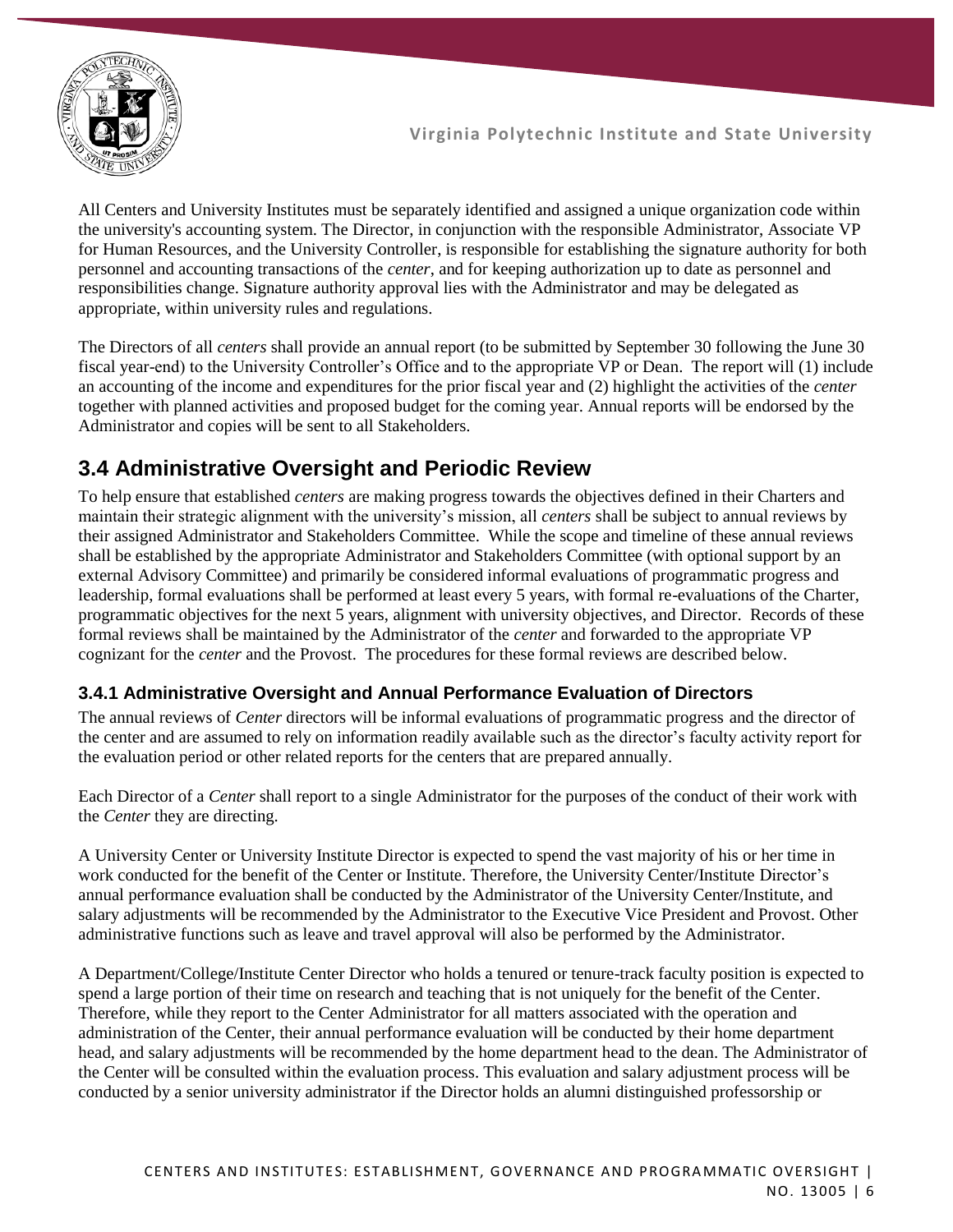

university distinguished professorship. Other administrative functions such as leave and travel approval will be performed by the home department head.

A Department/College/Institute Center Director who does not have a tenure home and whose work is primarily for the benefit of the Center shall have their annual performance evaluation, salary recommendations, and other administrative functions handled by the Administrator of the Center.

#### **3.4.2 Procedures for the Formal Review of** *Center* **Directors**

A more formal performance review of each C*enter* Director should occur at least once every five years. The Director's performance review and the programmatic review should not coincide in the same year. Based upon a review of ongoing circumstances and input received from individuals involved with the *center,* the Administrator to whom the Director reports may decide that a more frequent performance review may be warranted.

#### **3.4.2.1 University Center or University Institute Director Review**

The following procedural steps should be followed in the conduct of such performance reviews:

- 1. A Review Committee composed of three or more members will be appointed by the Administrator to whom the University Center or University Institute Director reports to conduct this performance review.
- 2. The applicable University Center or University Institute Director will be asked to provide:
	- a. Faculty Activity Reports from the prior five years;
	- b. A list of names of individuals or groups that they would like included in the performance review process, both internal and external to Virginia Tech; and,
	- c. A report on actions taken in response to the most recent Director's performance review, as appropriate.
- 3. The Committee will develop a proposed performance review survey and review it with the Administrator and the chair of the University Center or University Institute's Stakeholders Committee. The list of individuals proposed by the Director will also be reviewed with the Administrator and Stakeholders Committee chair and names added as appropriate.
- 4. The Committee will review the results of the performance review survey and provide a list of strengths and weaknesses to the Administrator to whom the Director reports as defined by the University Center or University Institute Charter. These will be accompanied by the Director's Faculty Activity Reports. The Review Committee will not make a recommendation regarding the Director's continued service.
- 5. The Administrator will review the results with the chair of the Stakeholders Committee and ultimately make a decision regarding reappointment of the Director.
- 6. The Director will be notified of the Administrator's decision within 15 days of the Administrator's meeting with the chair of the Stakeholders Committee at which the performance review results were discussed.
- 7. The Administrator will notify the relevant entities (e.g., Commission as appropriate, Stakeholders Committee and Advisory Board of University Center or University Institute, Director's home department head for tenured or tenure-track faculty, etc.) regarding the outcome of the review. These notifications will occur within 15 days of notifying the Director of the outcome of the performance review process.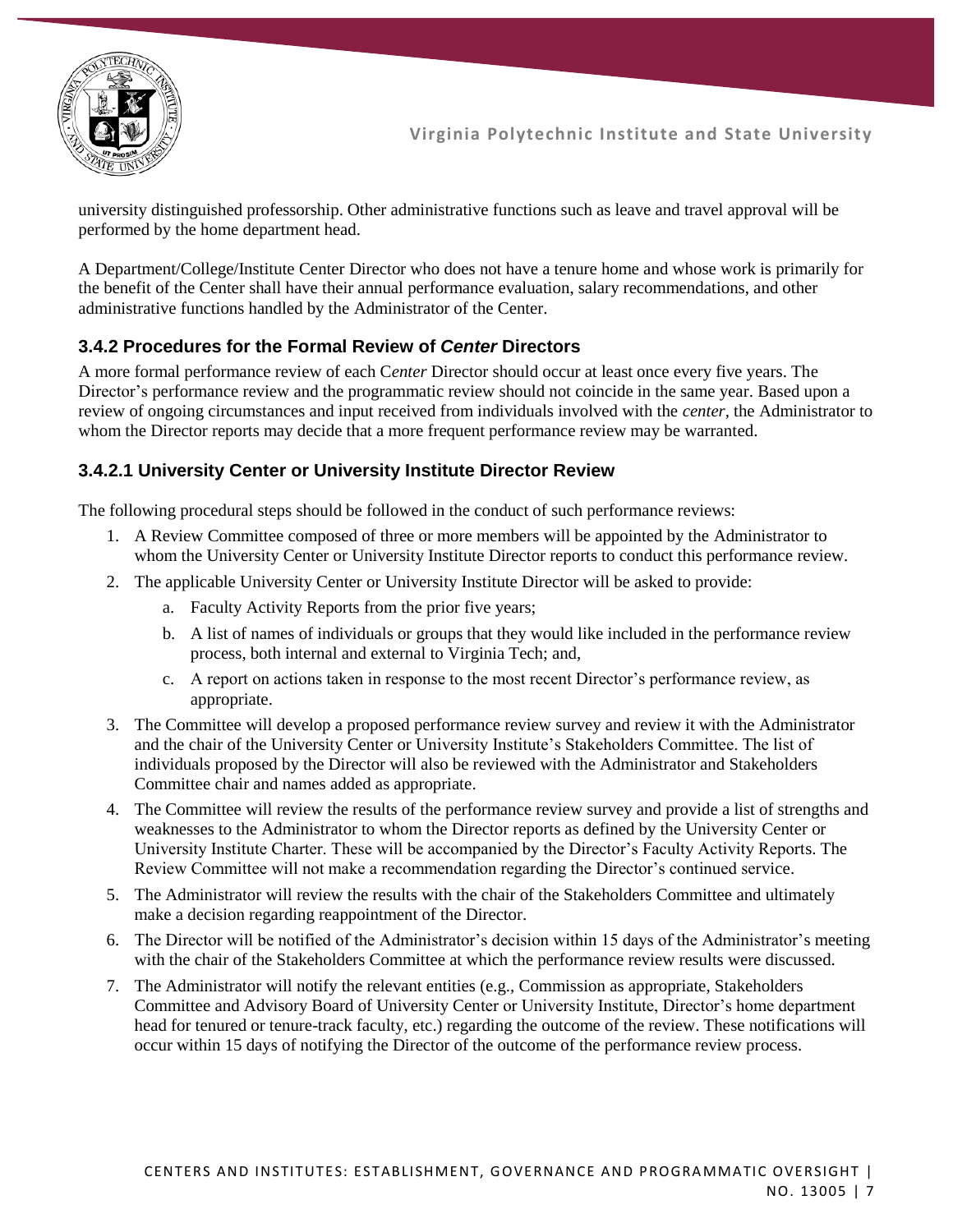

#### **3.4.2.2 College, Departmental, and Institute Center Director Review**

It is recognized that the overall time commitment and administrative responsibility for a Director leading one of these *centers* would typically be significantly less than that related to leadership of a University Center or University Institute. As such, it is reasonable to presume that the overall performance review procedure may be streamlined and not as rigorous as that described in 3.4.2.1. In the specific case of College, Departmental, and Institute *centers* that do not receive University funds to support their operations, the review may be achieved via a review of faculty activity reports, or similar documentation, as requested by the Administrator. In this case, no formal summaries of the review are required to be generated unless there is an intention to terminate the center, in which case the Administrator shall report findings to the appropriate Vice President and Provost to initiate a more comprehensive review.

For Centers receiving University funds to support their operations, the Administrator to whom the Center Director reports is ultimately responsible for defining the performance review process that will be utilized. The size, scope, and complexity of the *center* should be used to inform the process. Suggested elements to consider include the following:

- Appointment of an appropriately sized Review Committee,
- Collection and review of relevant performance information such as faculty activity reports from the Director.
- Collection and review of relevant information from individuals or groups who have substantial interaction with the Center (including the stakeholders committee and advisory committee members if applicable), and
- Preparation of a final report by the Review Committee to the Administrator.

The Administrator has the final decision regarding reappointment of the Director and is responsible for communicating the results of the review to the Director.

### **3.5 Programmatic Oversight and Evaluation Aspects of Centers**

For all *Centers*, programmatic issues (as distinct from fiscal and administrative matters) will be addressed on an ongoing basis by the Director, Principal Investigators, the Administrator and, where relevant, the Stakeholders Committee and, ultimately, the Executive Vice President and Provost. Advisory Boards for C*enters* will provide further reviews of programmatic progress. All *Centers* must be formally evaluated regarding programmatic activities at least once every five years. The following subsections provide procedural guidance regarding the systematic programmatic reviews.

#### **3.5.1 Overall Criteria for the Programmatic Review of a University Center or University Institute**

The overall task of the Review Committee is to evaluate the accomplishments and performance of the University Center/Institute; measure these against the mission of the approved Charter; review the financial status; and recommend re-authorization or termination of the Center. Specific components of the Review Committee evaluation are to:

- 1. Develop procedures that best fit the specific *Center* under review.
- 2. Identify individuals and groups from whom to solicit information. It is anticipated that these will include the Director, affiliated faculty and staff, other relevant faculty, relevant department, college, and university administrators, client groups, members of the Center Advisory Committee or Stakeholders' Committee, a member of the appropriate University Commission, and appropriate persons outside the University if the Center has a state-wide or national mission.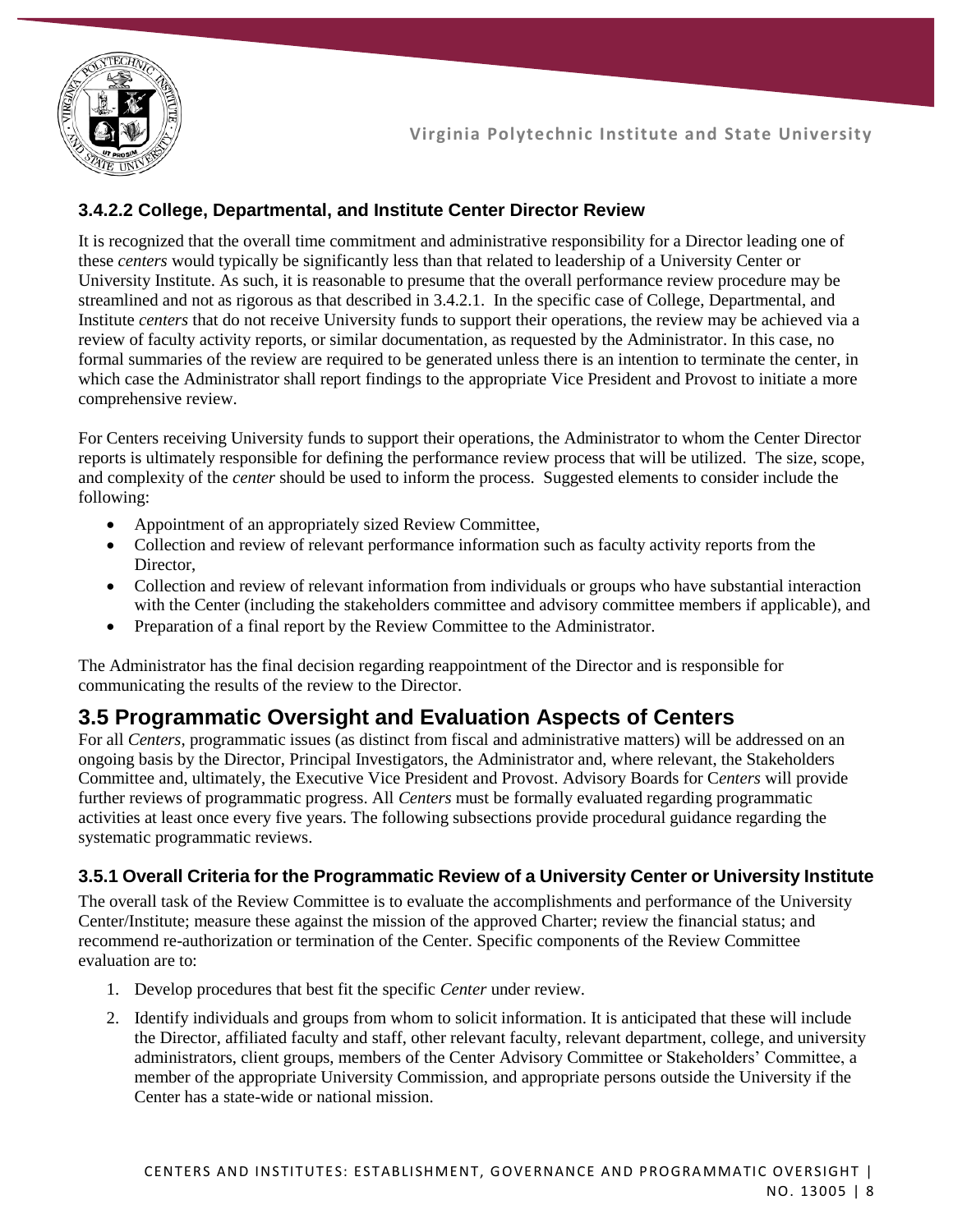

- 3. Identify the methods it will use to collect information. It is anticipated that the methodology will include surveys and interviews with many key personnel from within the Center as well as those outside the unit with substantial interaction.
- 4. Consider and report on any prior Center review recommendations and actions taken by the Center Director and/or the Center Administrator, as appropriate.
- 5. Write a draft report of its findings that may include organizational/personnel matters, measures of research activity or education and outreach efforts, interdisciplinary interactions, leadership, financial data, and other relevant activities. The Director will be asked to review the report at this stage and respond with corrections to factual data in the draft report. Recommendations of the Review Committee should not be shared with the Director at this stage.
- 6. Prepare a final written report, which will make recommendations on the reauthorization of the Center as well as any suggested changes to the programmatic focus of the unit, its organization or administrative structure, or other relevant matters. In the case of University Centers and University Institutes, this report will be presented to the University Commission responsible for this relevant mission area. The Commission will be asked to vote on the question of approving the recommendations of the Review Committee. The report, along with the outcome of the Commission's vote, will then be submitted to the University Center or University Institute.
- 7. The Administrator will then have 45 days to act on the recommendation of the Review Committee. A copy of the final written report as well as a written statement from the Administrator regarding final actions made following the review process will be sent to the Executive Vice President and Provost, and to the Vice President and the Commission in the relevant mission area.

Typical questions to be addressed within the review will include but not be limited to the following considerations, which are consistent with the criteria applied at the entity's founding:

- Is current funding of the Center or University Institute sufficient to allow it to be successful in attaining the goals and objectives stated in its approved Charter?
- Is faculty participation sufficient to continue the Center or University Institute operations?
- Is the quality of scholarly activity by faculty professional staff, and students reflected in its output (e.g., publications, patents, presentations, copyrights, etc.)?
- Do current operations reflect the most recent Charter, goals and objectives of the Center or University Institute?
- Does the unit unnecessarily duplicate the efforts of other Centers and/or University Institutes?
- Does the financial audit and overall professional evaluation demonstrate that the Center or University institute is being managed properly? Did the review process reveal any serious issues that warrant special attention and remediation?
- Do the financial resources of the Center or University Institute appear sustainable and able to appropriately support the unit over the next five-year period? Are Center participants able to secure external grants and contracts to support the mission areas of the unit?
- Are the facilities required for continued operation of the unit adequate?
- Are clients being well served? The clients may include students, faculty, university administration, practicing professionals, the general public, funding agencies, etc.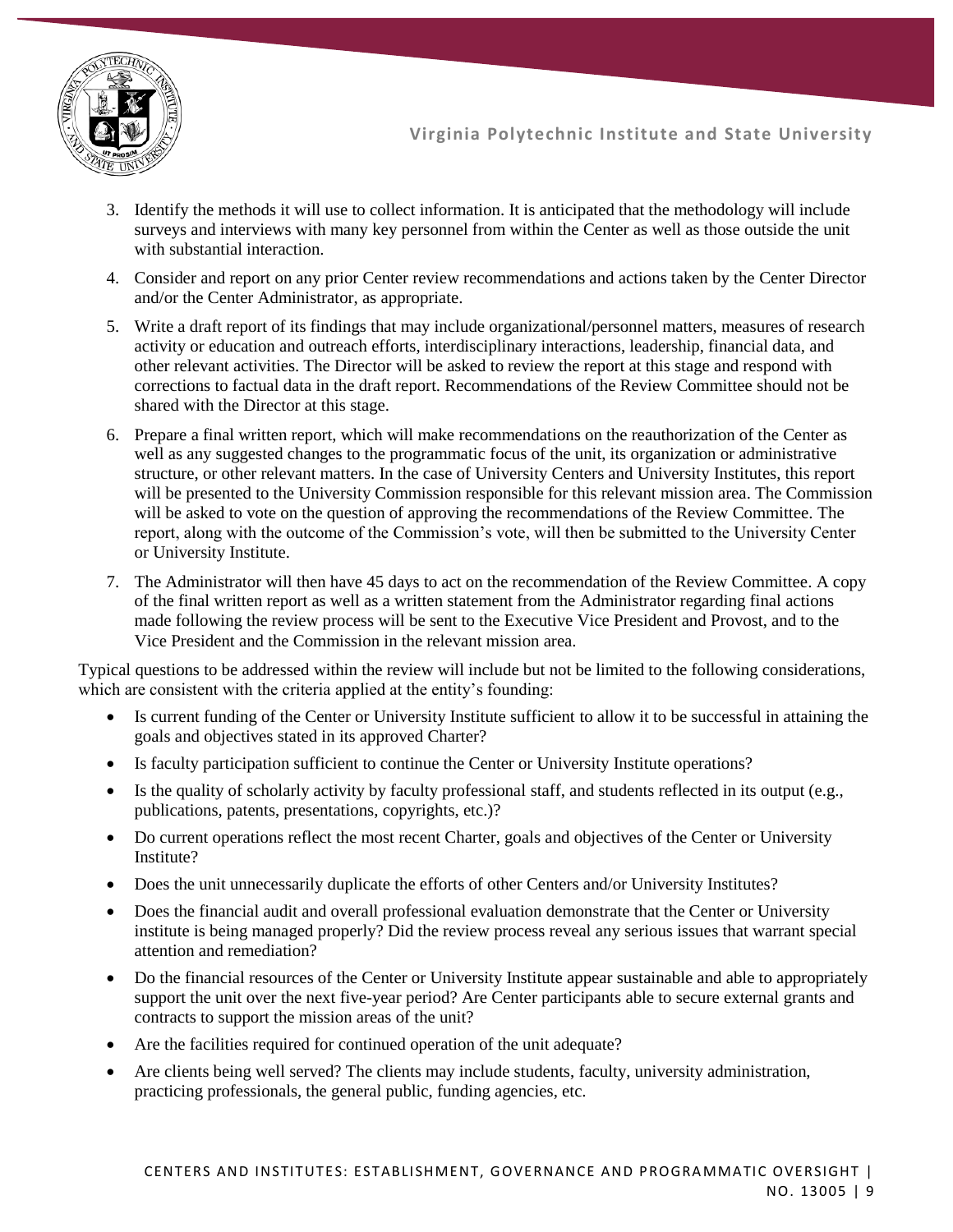

The expected membership on a Review Committee will be a function of the specific *Center* under review, as described below:

- 1. University Institute The Review Committee will be appointed by the senior administrative official (e.g., Executive Vice President and Provost, appropriate Vice President based upon the primary mission area of the University Center/Institute). The committee will include at least five members, with representation from all colleges that have a substantial level of involvement in the workings of the University Center/Institute, as well as a liaison from the relevant University Commission. At least one member of the panel will be a Director of another University Institute. Further, it is recommended that extensive input to the review process be sought from experts from outside the university who work in one or more of the disciplinary focus areas of the University Institute under review. This input may come from the appointment of one or more external experts to the review panel, and/or it may involve the appointment of the external experts to a subcommittee of the Review Committee who will prepare a report to the Review Committee based upon their own review of the University Center/Institute. The Administrator of the University Institute will appoint the chair of the Review Committee.
- 2. University Center The review committee for a University Center will be appointed by the appropriate Vice President based upon the primary mission area of the *center*. The committee will include at least 5 members, with representation from all colleges that have a substantial level of involvement with the Center, as well as a liaison from the relevant University Commission. The Administrator of the Center will appoint the chair of the review committee.

#### **3.5.2 Overall Criteria for the Programmatic Review of a Department, College or Institute Center**

It is recognized that the overall time commitment and administrative responsibility for a department/college/institute center would typically be significantly less than that related to a University Center or University Institute. As such it is reasonable to presume that the overall performance review procedure may be streamlined and not as rigorous as that described in 3.5.1.

The Administrator to whom the *center* reports is ultimately responsible for defining the performance review process that will be utilized. The size, scope, and complexity of the *center* should be used to inform the process. Suggested elements to consider include the following:

- Appointment of an appropriately sized Review Committee, with representation from all units, departments, or colleges who have substantial interactions with the *center*
- Collection and review of relevant *center* performance indicators,
- Collection and review of relevant information from individuals or groups who have substantial interaction with the *center*, and
- Preparation of a final report by the Review Committee to the Administrator.

The Administrator has the final decision regarding the continuation of the *center*.

### **3.6 Termination or Realignment**

It is recognized that, with the passage of time, changes in available university faculty and staff, and the evolution of institutional, collegiate, departmental or individual strengths and priorities, instances will arise in which the rationale that led to the creation of a *center* no longer exists. In such instances, it is possible that the most recent performance review of the *center* reflects a mismatch of accomplishments compared to stated goals. In any event,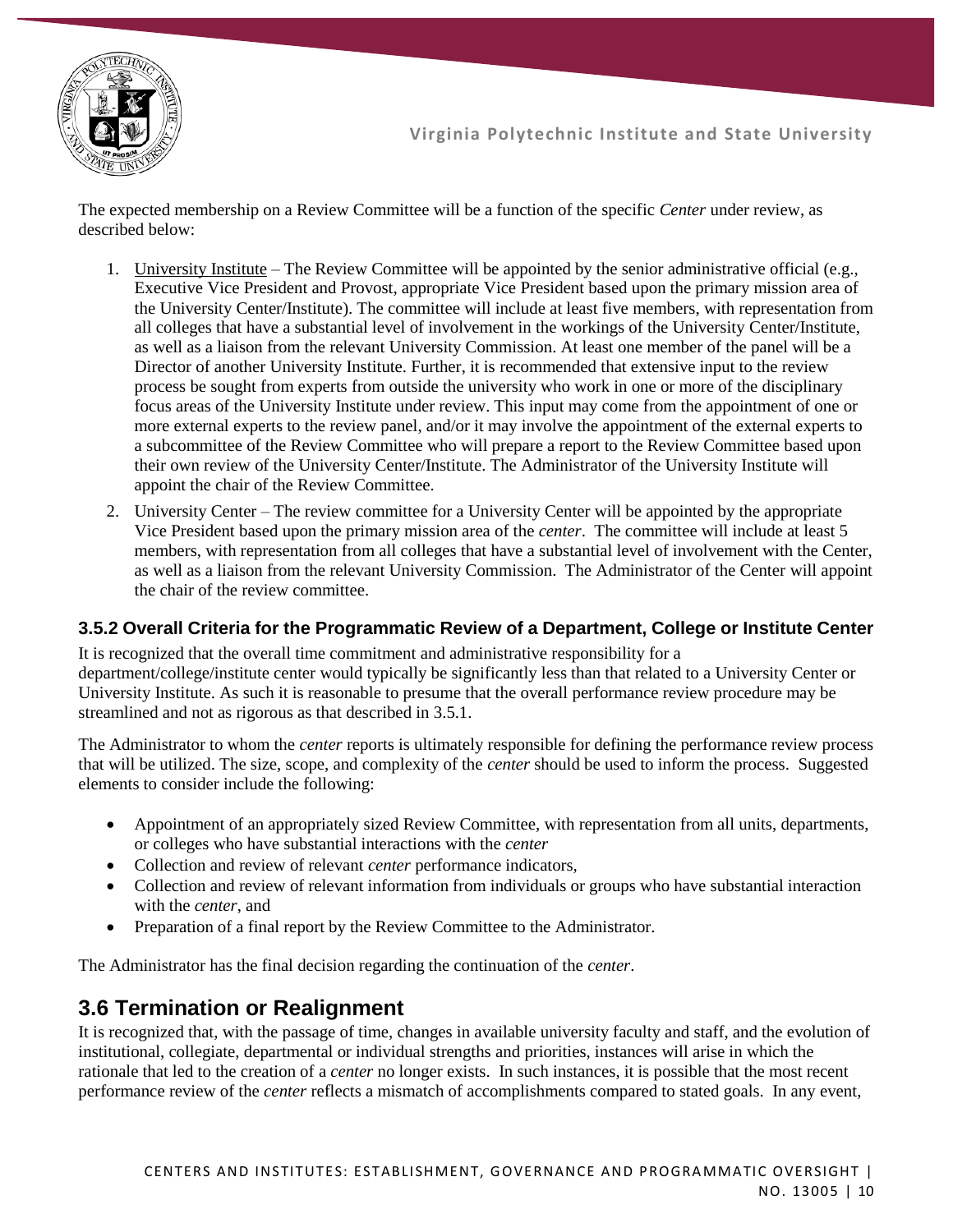

it is desirable that procedures be defined for the orderly and elective termination of the Center or University Institute at the request of the Director and Stakeholders.

#### **3.6.1 Voluntary Termination or Realignment**

The process of voluntary termination of a Center or University Institute will be initiated by written notification from the Director and endorsed by the unit's Administrator and associated Stakeholder Committee, outlining the reasoning behind the request and detailing a plan to transfer to appropriate entities the oversight of resources, both human and material, that have been under *center* jurisdiction. Prevailing policies regarding re-assignment of FTEs and the custody/ownership of any capital equipment within the *center* will apply.

The process for review and approval of the termination plan will be the reverse of that followed in the establishment of the *center* and will be conducted by those with the requisite administrative authority. The termination plan will be reviewed by the Provost (or designee) in consultation with the Administrator of the *center*. Once approved, the appropriate University Commission will be notified as to the impending changes, and the plan will be implemented with all deliberate speed by the Director working in conjunction with the Administrator.

Other circumstances may arise where the administrative leaders or Stakeholders Committee of an existing *center* desire either to change their particular departmental, college, or university affiliation or to alter their administrative category (e.g., from department to college-level Center or vice-versa). In such cases, the request and review process will mirror that described in Section 3.1 for the establishment of a new *center*, including the submission of a Letter of Intent and an accounting of the expected benefits of the proposed altered status. Endorsements of the proposed changes by both administrative authorities involved (those relinquishing existing oversight and those newly accepting oversight) will be included. It is expected that entities requesting changes in affiliation or administrative category are in good standing with respect to periodic performance reviews.

#### **3.6.2 Involuntary Termination or Realignment of Centers or University Institutes**

Apart from circumstances in which the leadership of an existing *center* desires to either terminate or redefine an existing collective entity, it is possible that other external or internal conditions may erode the effectiveness of a *center* or weaken the rationale for its continuation. These conditions may include changes in available university faculty and staff; the evolution of institutional, collegiate, departmental or individual strengths and priorities; shifts in resource allocation external to the university; lack of significant financial expenditures within the unit; or a poor performance review. As is true with voluntary changes to *center* status, it is desirable to define procedures for termination or realignment when the *center* Director and their Administrator and/or Stakeholders Committee are not in accord regarding the necessity for changes.

Involuntary termination or realignment of an existing *center* may be considered when either:

- 1. A periodic (scheduled) review results in the recommendation from the Stakeholders Committee that the *center* not be reauthorized as currently configured for an additional period, and this recommendation is accepted by the Administrator (and appropriate University Commission as necessary); or
- 2. A mid-cycle (unscheduled) review has been requested by either a) the Administrator, b) the Stakeholder's Committee, or c) the Provost, and this mid-cycle review produces, as above, a recommendation of nonreauthorization that is accepted by the Administrator (and appropriate University Commission as necessary).

In these instances where non-reauthorization of an existing Center or University Institute is recommended, the final document prepared by the review committee should include specific suggestions for ameliorating the deficiencies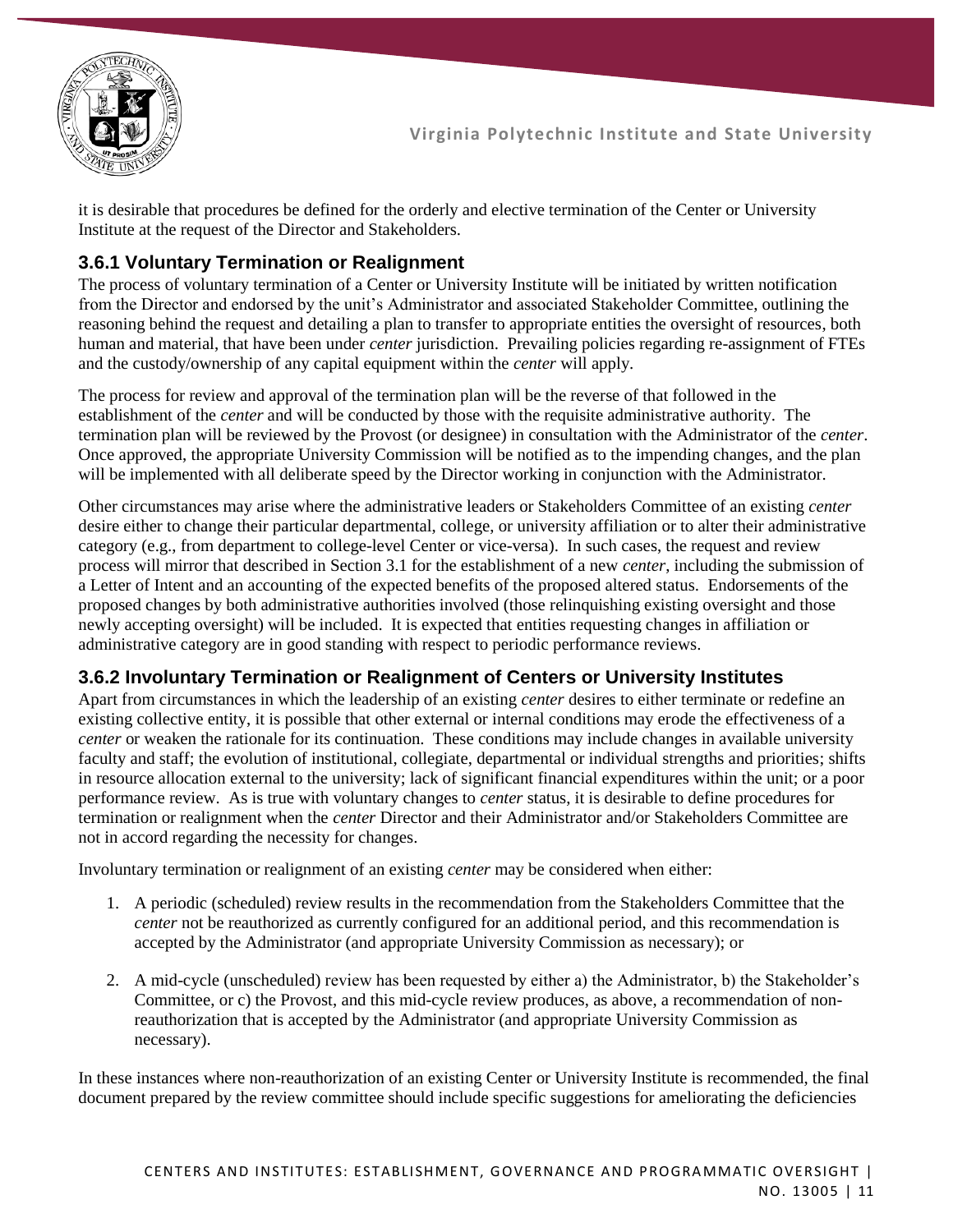

noted in the review. As noted in Section 3.4, such steps could include changes to the programmatic focus of the unit, its organizational structure, or administrative affiliation. In instances where no options other than termination appear viable, the review committee will so recommend.

As is the case for the initial establishment and periodic reauthorization, final authority for the involuntary termination or realignment of a *center* will reside with the responsible Administrator. Similar to the process of voluntary termination or realignment, a plan for the reassignment of human and material resources will be prepared by the Director in consultation with the Administrator, reviewed and approved by the unit's Stakeholders Committee, and implemented by the Director in a timely fashion.

### **4.0 Definitions**

A *CENTER* is a group of faculty in long-term affiliation and their associates formally recognized as part of the structure of the university, joined together to pursue research, instruction, and/or outreach goals that require the competence and capabilities of more than one faculty member. Goals that may be accomplished by establishing a *center* include: (1) facilitating research collaborations seeking external research funding; (2) disseminating research results through conferences, meetings, and other activities; (3) strengthening graduate and/or undergraduate education by providing students with specialized learning opportunities; (4) providing services and facilities that enable research by other university entities; and/or (5) providing outreach programs related to the unit's technical areas of expertise.

Centers may be categorized along two dimensions: (1) primary scholarly objective; and (2) administrative home. The primary scholarly objectives can be either instruction, research, or outreach. The administrative home may be in a department, a college, a University Institute (defined below), or housed in a senior administrative office (e.g., VP for Outreach, Provost, etc.). *Centers* may adopt names that reflect the preferences of the faculty or the norms of the academic discipline.

Centers may have advisory boards, committees, and/or review boards as determined by the Stakeholders Committee.

- A UNIVERSITY CENTER has objectives that require the substantial input of two or more disciplines and involvement across a broad spectrum of the university. As a defining element, University Centers are typically funded by appropriations, grants or contracts, for which administrative and fiscal control is assigned to the Provost's or VP's office, rather than to a College or Department.
- A COLLEGE CENTER has objectives that require the substantial input of two or more related disciplines. As a defining element, College Centers are typically funded by appropriations, grants or contracts, for which administrative and fiscal control is assigned to a Dean's office, rather than to a Department.
- A DEPARTMENTAL CENTER has objectives that require the competence and capabilities of more than one faculty member, but primarily within the province of a single department or cooperating departments.
- AN INSTITUTE CENTER receives funding and other support from the University Institute to which it reports. Its administrative activities are rolled under those of the Institute and it shares the same Stakeholders Committee, which has purview for all Institute Centers.

A UNIVERSITY INSTITUTE furthers a major strategic objective of the university and receives a substantial annual investment of university funds for the conduct of its mission. Otherwise, a University Institute has many of the same goals as previously defined for a University Center. The Administrative Home for a University Institute is either the Provost or an appropriate VP based upon the Primary Scholarly Objective of the University Institute. A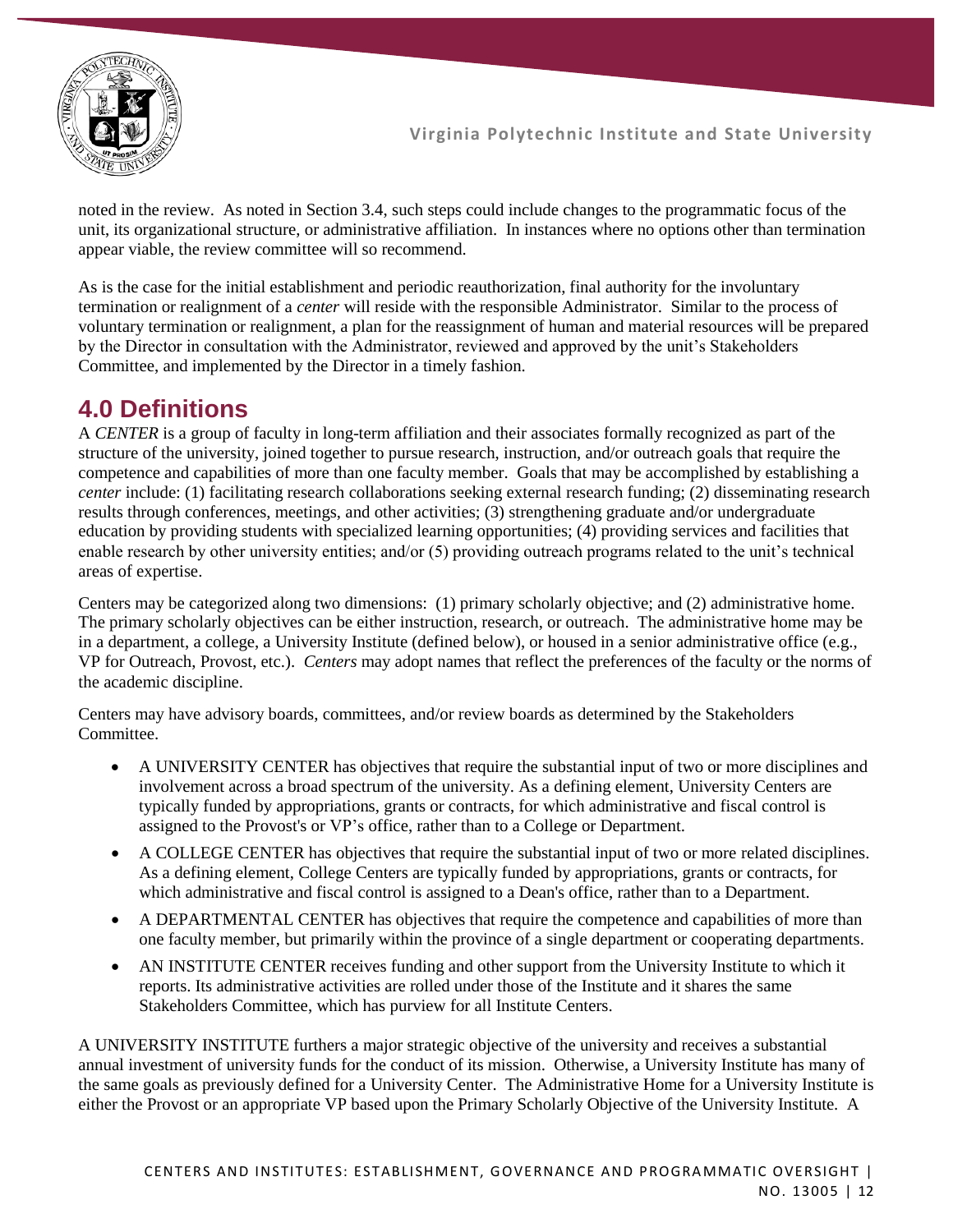

University Institute must have a Stakeholders Committee and may have advisory boards, committees, and review boards as determined by the Stakeholders Committee.

The ADMINISTRATOR is the person holding the position of authority in the administrative home of the *center*  (e.g., VP, Institute Director, Dean, Department Head). The Administrator has responsibility for fiscal oversight and accountability at the operational level. The Director reports to the Administrator for all fiscal and administrative matters.

The DIRECTOR is the individual who has the day-to-day authority for the fiscal, administrative, fiduciary, and programmatic/scholarly functions of a *center*.

A STAKEHOLDERS COMMITTEE is a group of representatives from academic or administrative units of the university providing substantial fiscal or programmatic support for the *center*. The Stakeholders Committee shall have oversight of all financial, administrative, and fiduciary affairs. Membership requirements for the Stakeholders Committee and more detailed information regarding the administrative workings of the Stakeholders Committee are found in Policy 3020. Membership typically includes:

| Type of Center           | <b>Department Head(s)</b> | $Dean(s)$ | <b>Vice President</b> | <b>University Administrators</b> |
|--------------------------|---------------------------|-----------|-----------------------|----------------------------------|
| Department-level Centers | <b>Yes</b>                |           |                       |                                  |
| Institute-level Centers  | Yes                       |           |                       |                                  |
| College-level Centers    | Yes                       | Yes       |                       |                                  |
| University-level Centers | Yes                       | Yes       | Yes                   | Yes                              |
| University Institutes    | Yes                       | Yes       | Yes                   | Yes                              |

An ADVISORY COMMITTEE is a group of representatives from units and organizations that are served by the *center*, or experts who provide guidance and external advocacy for its scholarly and programmatic affairs. This Committee typically consists of clients, industrial representatives, faculty and agents of organizations concerned with the technical direction and development of the *center*. Advisory Committees shall be formed only after approval of the Administrator and Stakeholders Committee. An Advisory Committee may also be referred to as an "advisory board."

# **5.0 References**

Policy on Commemorative Tributes, No. 13005,<https://policies.vt.edu/assets/12005.pdf>

[Policy on Commemorative Tributes, No. 12002](https://policies.vt.edu/assets/12005.pdf) provides guidance on commemorative naming, under the purview of the Commemorative Tributes Committee. Because the life of a university center or institute is not expected to continue indefinitely, gift funding for an institute or a center may be accomplished by endowment or current gifts. If accomplished by a current gift, the name of the institute or center shall generally be limited to the term during which the expendable gift provides funding. The policies and procedures for naming the center or institute shall be the same as for naming other major academic units of the university.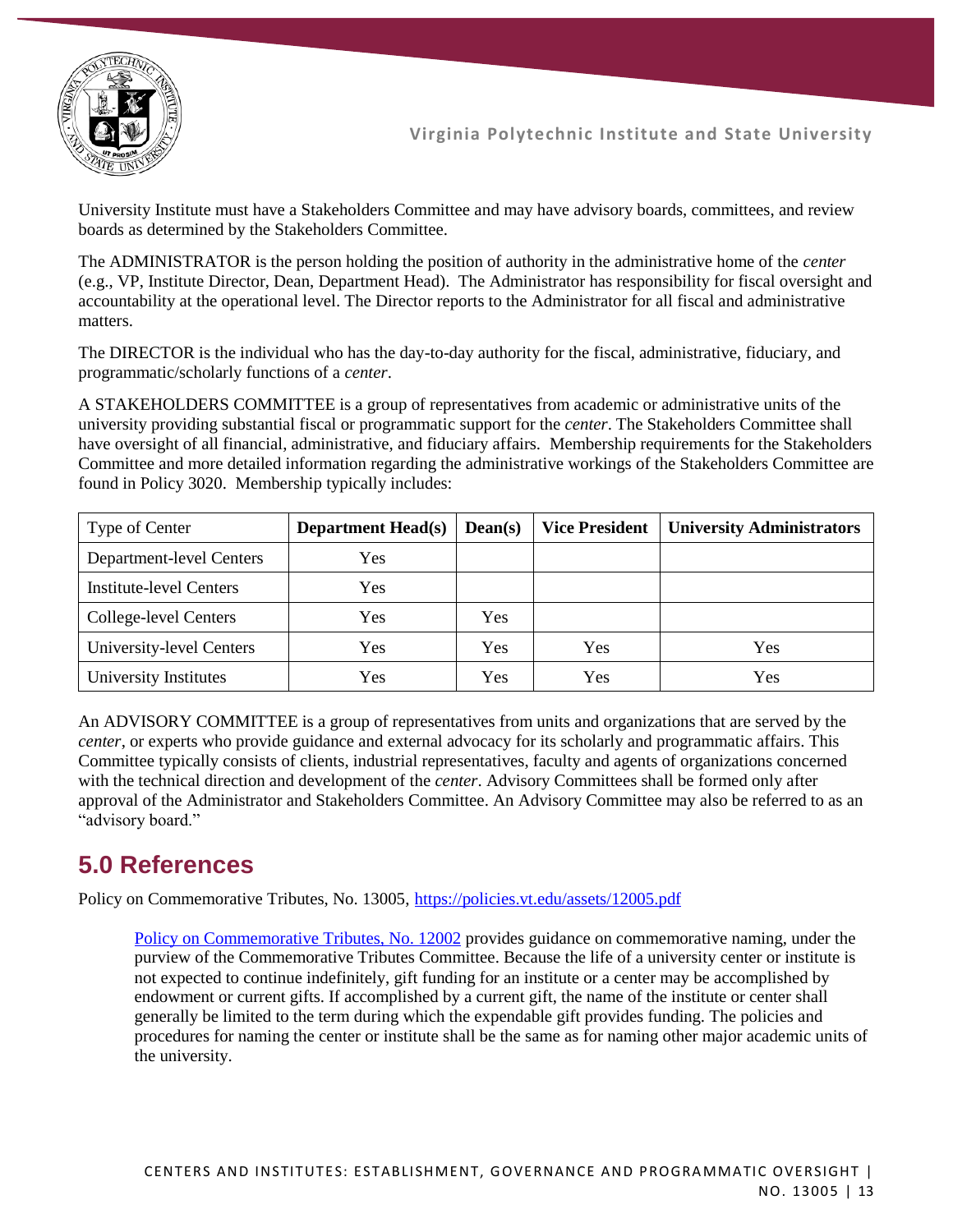

# **6.0 Approval and Revisions**

Approved December 12, 1990, by Commission on Research Approved November 5, 1991, by University Council Revised and approved October 23, 1996

- Revision 1
	- **EXECT** Section 2.2. Changed title from Associate Provost for Research to Associate Provost for Interdisciplinary Programs.
	- **•** Section 2.5 eliminated "small operating budget" as possible center funding from the Research Division.
	- Section 2.9. Revised process for reauthorization of a center.

Approved August 1, 1999, by Associate Provost for Interdisciplinary Programs, Kenneth L. Reifsnider.

Annual review October 30, 2001 by Vice Provost for Research, Leonard K. Peters. No revisions.

Revision 2

Entire policy reviewed and revised to reflect evolution of research, outreach, and instructional centers at Virginia Tech and to establish guidelines for consistent treatment and accountability.

- Policy retitled from Interdisciplinary Centers to Centers and University Institutes: Establishment, Governance and Programmatic Oversight to reflect applicability to all types of centers at the university.
- Expectation that all centers across the mission areas of research, outreach and instruction would be subject to guidelines, such as establishment of charter and periodic review, not just university-level research centers.
- **EXECUTE:** Differentiation of key University Institutes with requirements for their establishment and review from other types of centers.

Approved April 6, 2011 by the Commission on Research Approved May 2, 2011 by University Council Approved May 2, 2011 by the President

Revision 3

Clarification to Sections 3.4.2 and 3.5.1 was made with respect to the need to consider the recommendations of prior reviews and subsequent actions taken in response to those reviews when review committees conduct programmatic reviews of centers and University-level institutes as well as when conducting performance reviews of center/institute directors, per recommendation by Internal Audit.

Approved May 14, 2014, by Commission on Research Approved May 14, 2014, by Robert Walters, Vice President for Research Approved May 14, 2014, by President Charles W. Steger

Revision 4

Updates to titles reflecting organizational structure.

Approved November 21 2019 by Vice President for Policy and Governance, Kim O'Rourke.